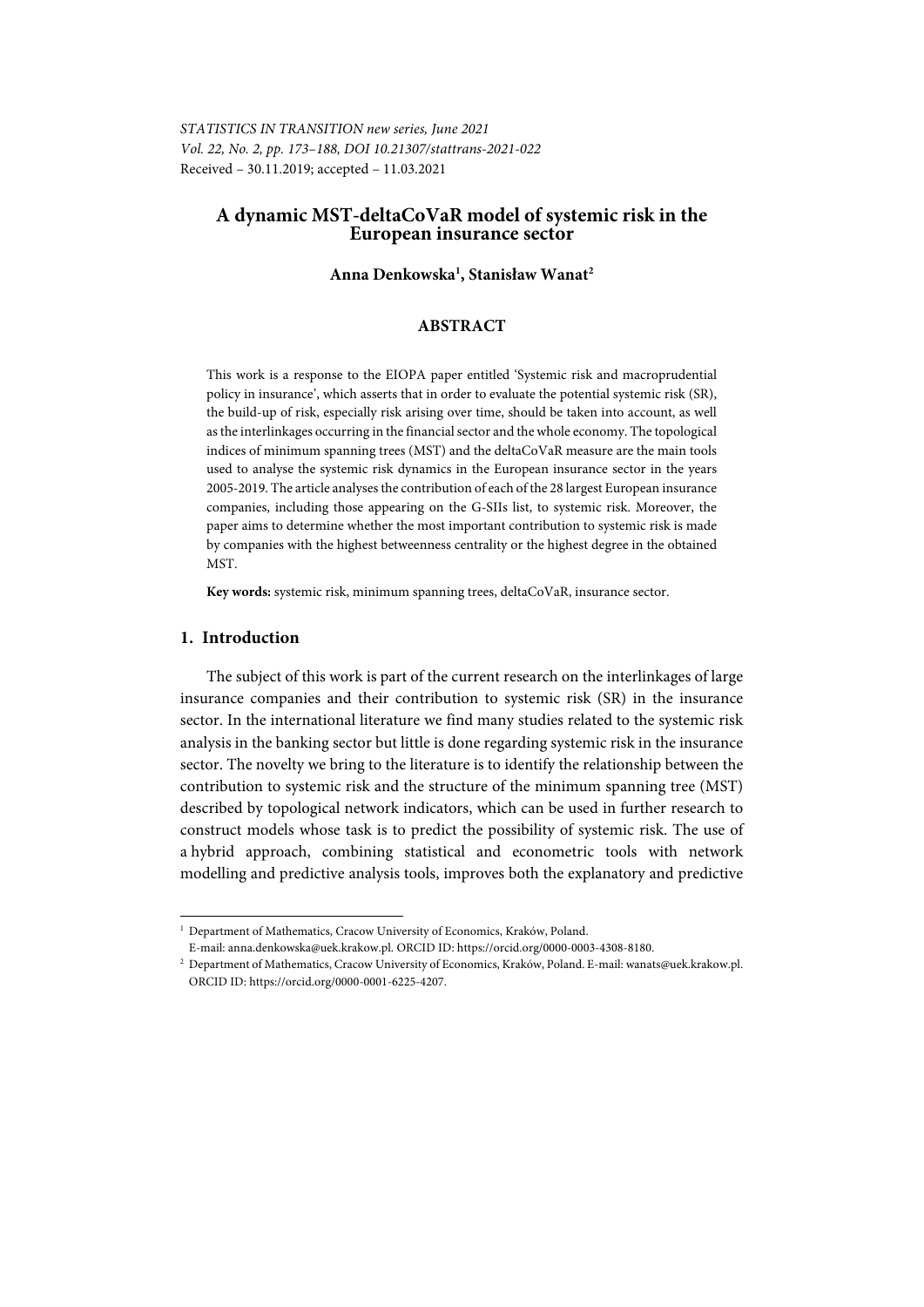power of models used to assess the impact of global system disturbances on the development of the insurance sector.

Our work constitutes an answer to the recommendations contained in the 2017 report of the European Insurance and Occupational Pensions Authority (EIOPA), an independent EU advisory body to the European Parliament, the Council of Europe and the European Commission, which shows that when analyzing systemic risk in the insurance sector one should take into account the dynamics of interconnectedness between institutions, among other things. The present article is another study of the authors in this subject. In a previous paper (Wanat and Denkowska, 2019), selected topological indicators of Minimum Spanning Trees were analysed and interrelationships between major European insurance institutions were examined.

The purpose of this work is to confront the contribution to the systemic risk of each of the 28 insurance institutions analysed with the results of the previous study. We examine whether interlinkages between insurers, and thus the level of possibility of contagion with a potential crisis, is related to the creation of systemic risk by individual insurance companies. Therefore, we examine whether insurance companies, which in MST play a significant role in the structure of the entire network (they are the socalled HUBs) and would pose a threat to the linked companies in the event of bankruptcy, have an equally significant contribution to SR.

The global economic crisis on financial markets, the peak of which was in the years 2008-2009, initiated on the market of high-risk mortgage loans in the USA as a result, among other things, of the deregulation of the financial market in 1999, when the ban on combining two types of banking: investment (high risk) and deposit-credit banking, which had been in force since 1929 and was to protect citizens in the event of losses in investment banking, ceased to apply. On September 15th 2008 Lehman Brothers – the fourth largest investment bank, after a fruitless attempt to obtain help from the US central bank, declared bankruptcy. A week earlier, the Fed took over two insurance and loan companies with huge debts: Fannie Mae and Freddie Mac. The Fed and the Ministry of the Treasury have recapitalized the largest insurance and financial holding company AIG in the amount of USD 85bn, as the loss of liquidity and, consequently, its collapse would mean a rapid spread of the crisis. The American International Group (AIG) is the first example of an insurance company that required (and received) funding because it was considered systemically important. When dividing financial institutions into three groups according to their activity, i.e. investment, depository and risk-dissipating institutions, insurance companies should be in the third group. Therefore, they should not generate systemic risk as long as they deal with taking over, dispersing and redistributing the financial effects of risk. But if they take over credit risk, e.g. financial insurance, insurance guarantees, derivative trading, in particular like AIG Credit Default swap (CDS) involved in trading financial instruments given as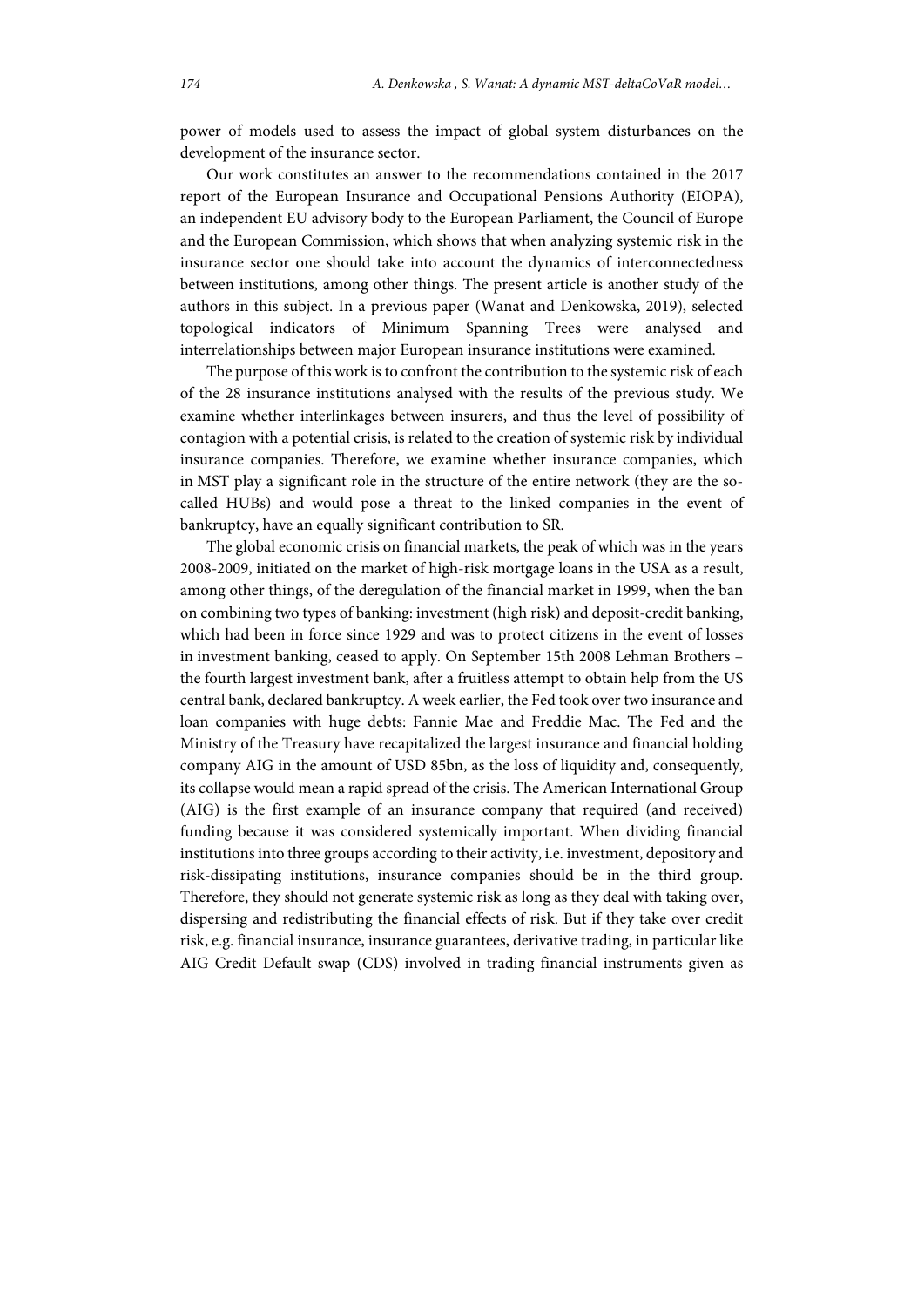collateral in case of default on repayment obligations, they generate systemic risk (see William and Sjostrum, 2009)

After the subprime crisis, all financial supervising authorities drew attention to the need for macro-prudential policy, which would take into account the dynamics of structure changes and linkages between financial institutions. The situation of AIG in 2008 was surprising, when it was announced in February that in 2007 it achieved profits of USD 6.20 billion (USD 2.39 per share). The stock was closed on that day at USD 50.15 per share. Less than seven months later, the company was on the verge of bankruptcy and had to be funded by the US government. This is the first and very important event that indicates that the insurance sector plays a large role when assessing systemic risk.

Therefore, in 2013 and 2016, International Association of Insurance Supervisors (IAIS), when developing a method of identifying insurance institutions of particular importance for financial stability, takes into account the following five dimensions: size of the insurance institution, range of global activity, assessment of the degree of direct and indirect linkages of the institution within the financial system, non-traditional and non-insurance activity of the insurer, product substitutability − the significance of the institution for the financial system increases along with the lack of real substitution possibilities for the services provided by the insurer. In line with the IAIS recommendations, the Financial Stability Board (FSB) announced in 2016 a list of systemically important insurers (G-SIIs): Aegon N.V., Allianz SE, American International Group, Inc. (AIG), Aviva plc, Axa S.A., MetLife, Inc., Ping An Insurance (Group) Company of China, Ltd., Prudential Financial, Inc., Prudential plc.

On the other hand, in 2017, EIOPA publishes the document "Systemic risk and macroprudential policy in insurance", which first analyzes the discussion to date on SR, then gives lessons learned from the financial crisis and the banking sector crisis. It draws attention to the need to complement micro-prudential policy with a macroprudential approach that requires transnational coordination. EIOPA considers SR in a broader, but not contradictory to IAIS, context. According to EIOPA, system events can be generated in two ways. The first is the "direct" effect, which through a failure is initiated by a systemically important insurer or a collective failure of several insurers generating a cascade effect. The second is the "indirect" effect, which involves behaviour. It is based on the actions and/or responses of insurers to external shocks. Potential externalities generated by direct and indirect sources are transferred to the rest of the financial system and the real economy through dedicated channels (the transmission channel) and can have a significant impact on SR. The transmission channels listed in Table 5, page 29, by EIOPA are: Exposure channel, asset liquidation channel, lack of supply of insurance products, Bank-like channel, Expectations and information asymmetries − 'Soft' or 'indirect contagion' channel, linked to issues such as irrational panics and re-evaluation of expectations. It also includes reputational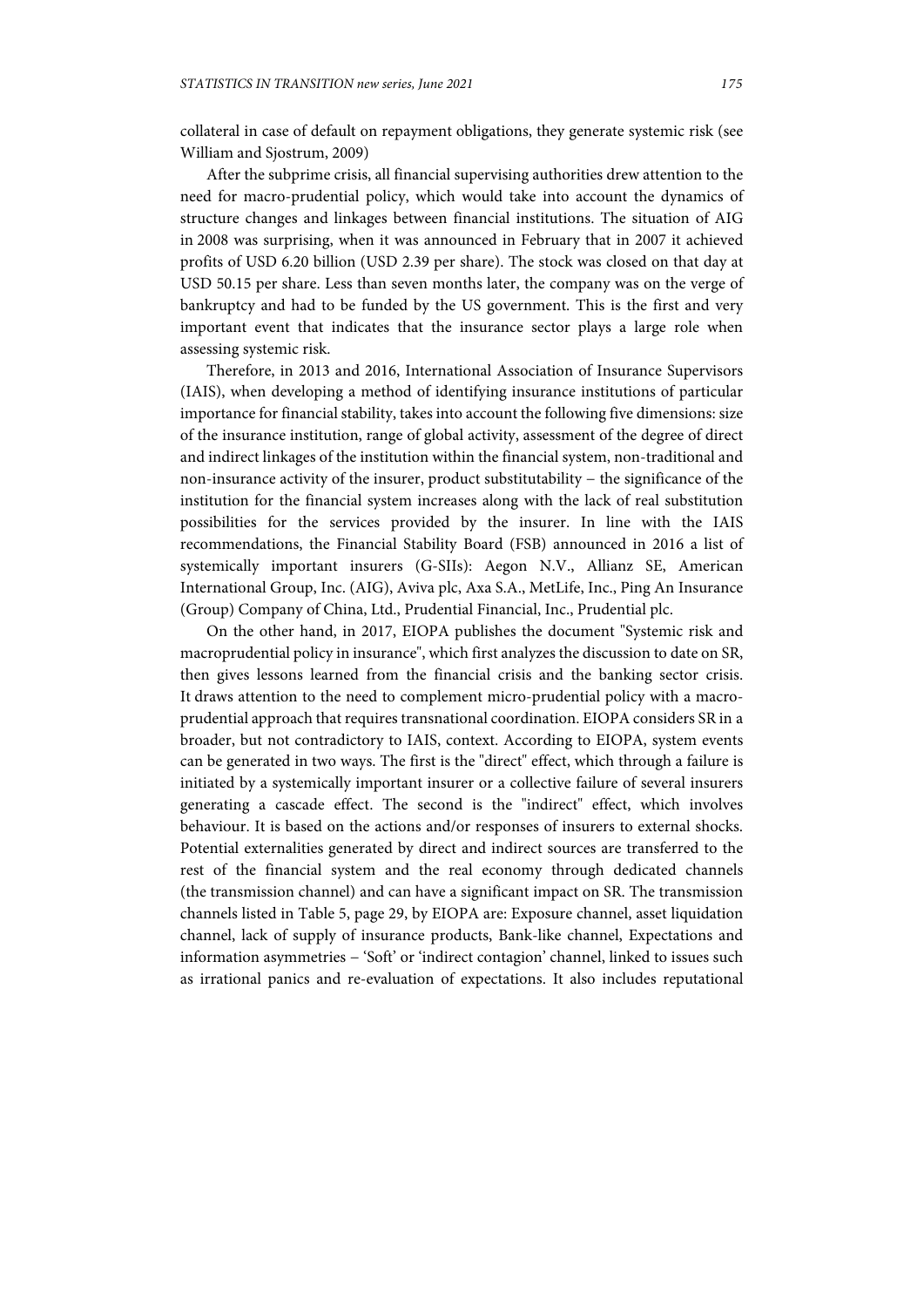issues. One source involving behaviour is the collective actions of insurers, which can influence market prices and excessive risk-taking. In our analysis, we use the weekly logarithmic returns of insurance companies as a reflection of the sentiment in the financial market. They are a response to the behaviour of insurers, thanks to which we catch their reaction to potential shocks. Our emphasis on market returns is motivated by the desire to incorporate the most current information in our measures; market returns reflect information more rapidly than non-market-based measures, such as accounting variables.

Another document where we find the legal definition of SR on the UE level is Regulation (EU) 2019/2176 of the European Parliament and the Council of 18 December 2019 amending Regulation (EU) No 1092/2010 on European Union macro-prudential oversight of the financial system and establishing a European Systemic Risk Board in Article 1, point 1: "Systemic risk means a risk of disruption in the financial system with the potential to have serious negative consequences for the real economy of the Union or of one or more of its Member States and for the functioning of the internal market. All types of financial intermediaries, markets and infrastructure may be potentially systemically important to some degree". According to Article 2, point (b) of Regulation (EU) No 1092/2010 "the financial system means all financial institutions, markets, products and market infrastructures".

Therefore, when analyzing various definitions of SR, we find three common elements in them - namely the fact that SR is associated with an undesirable event that occurs in the financial market, has a systemically important cause and the consequences have an impact on the real economy. The rates of return reflect the condition of insurance companies. In the event of a stock market turmoil, we are able to spot it very quickly. Moreover, these are data that can be seen as a measure of the effects of insurers' activities and policies in the real economy. In the literature, we can find many works in which direct links between insurers and between insurers and other financial institutions, such as banks, are analyzed. One example is Alves (2015). This article explores some direct relationships and recommends that you perform an indirect relationship analysis via *market price channels.*

## **2. Literature review**

Before the subprime (2007−2009) and excessive public debt in the euro area countries (2010−2013) crises, there was a strong belief that the insurance market is systemically insignificant. In the international literature that emerged as a consequence of the crisis, many studies have maintained their previous beliefs, but we also find numerous works confirming the possibility of the insurance sector creating systemic risk. Examples include works in which authors believe that insurance companies have become an unavoidable source of systemic risk (e.g. Billio et al., 2012; Weiß and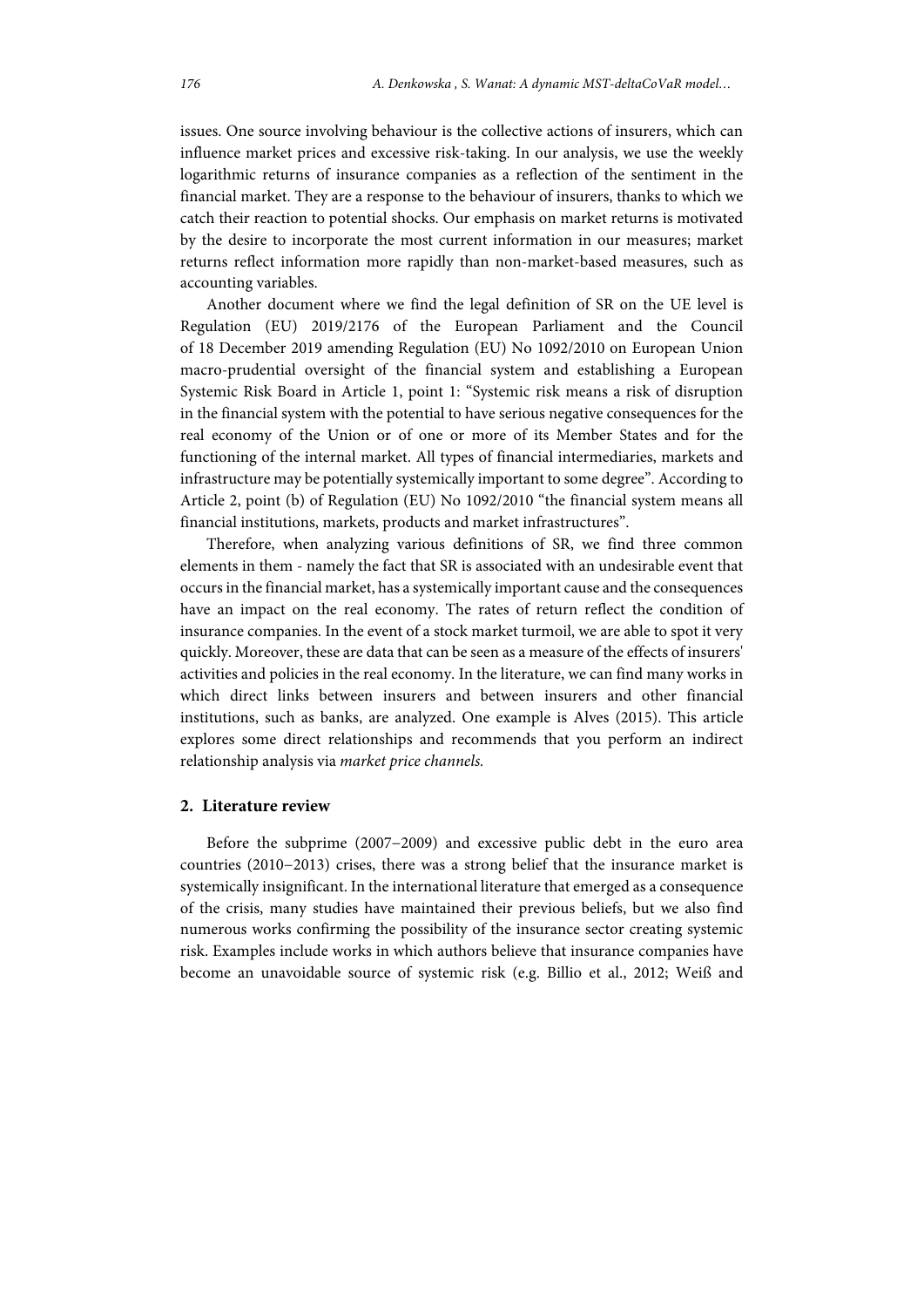Mühlnickel, 2014) and those in which they claim that they can be systematically significant, but this is due to their non-traditional (banking) activities (e.g. Baluch et al., 2011; Cummins and Weiss, 2014) and the overall systemic importance of the insurance sector as a whole is still subordinated to the banking sector (Chen et al., 2013). In turn, in (Bierth et al., 2015), the authors, after examining a very large sample of insurers in the long term, believe that the contribution of the insurance sector to systemic risk is relatively small, however, they claim that it reached its peak during the financial crisis in 2007−2008, which we also confirm in our analysis. Analysts also report that significant factors affecting the insurers' exposure to systemic risk are the strong linkages of large insurance companies, leverage, losses and liquidity (four L's). However, the complete lack of evidence of the systemic importance of the insurance industry is indicated, among others, by the following papers (Harrington, 2009; Bell and Keller, 2009; Geneva Association, 2010).

The problem of the insurance sector's ability to create systemic risk has also been the subject of consideration in Polish scientific literature in recent years. In general, as above, two main positions are represented. In (Czerwińska, 2014), based on research of the insurance sector in European Union countries covering the period 2005−2012, it was found that along with the increase in the level of linkages between insurers and various financial system segments, mainly the capital market and the banking sector, the importance of insurance institutions for the stability of the entire system increases. In turn, in (Bednarczyk, 2013), the author, assessing insurance institutions as a potential creator of systemic risk, concluded that dispersing and taking over insurance risk ultimately does not create systemic risk. It indicates a relatively low level of interconnectedness and draws attention to the fact that insurers are not highly dependent on external financing, so they should not be included in the group of systemically important institutions. At the same time, it was mentioned that insurers engaged in non-insurance activities pose a threat to the system by taking over credit risk. Measures of the impact (contribution) of an individual financial institution on the systemic risk of a given market and measures of the institution's sensitivity to this risk are CoVaR (Acharya et al., 2010; Bierth et al., 2015; Jobst, 2014) and deltaCoVaR (Adrian and Brunnermeier, 2011)

## **3. Methodology**

In order to identify the possible relationship linking the structure of the interconnections between insurance companies to the creation of systemic risk by these companies, we proceed in two steps. In the first one, we analyze the dynamics of the structure of interlinkages between insurers. For this purpose, we use the time series of the following selected topological network indicators (Wang et al., 2014):

− Average Path Length (APL);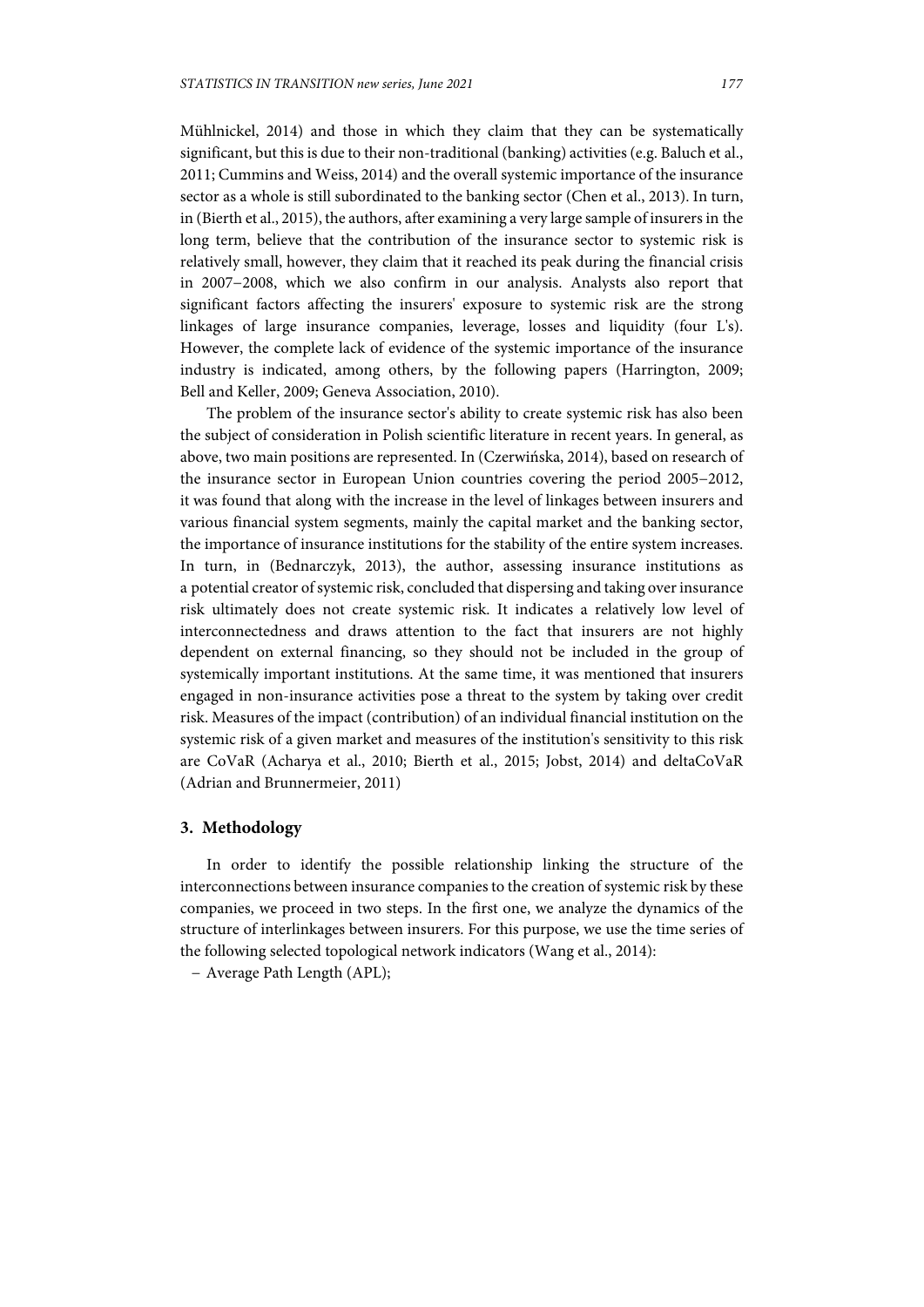- − Maximum Degree Max.Degree;
- − parameters  $\alpha$  of the power distribution of vertex degrees:  $P(s) = C \cdot s^{-\alpha}$ ,  $\alpha > 0$ ;
- − betweenness centrality (BC).

The Average Path Length (APL) is defined as the average number of steps taken along all the shortest paths connecting all possible pairs of network nodes.

The Maximum Degree: in graph theory it is defined as the maximal number of edges coming out from a vertex (where each loop counts for two). In other words, it measures the number of connections to the central vertex.

The Betweenness Centrality (BC) measures the centrality of a vertex: we consider the ratio between the number of shortest paths connecting two vertices and passing through the given one, and the number of all the shortest paths between pairs of distinct vertices. It indicates thus the most important nodes of a network based on shortest paths (e.g. the most influential insurer).

We obtain these series based on the determined minimum spanning trees  $MST_t$  for each period studied. We construct the  $MST_t$  trees using conditional correlations between each pair of analysed insurance companies determined using the copula-DCC-GARCH model, using Kruskal's algorithm. Details of the construction are presented in the work (Wanat and Denkowska, 2019).

In the second step, we examine the contribution of a single insurer to the systemic risk of the European insurance sector using the deltaCoVaR model. In this model, the basis for measuring risk is the CoVaR measure. Formally,  $\mathit{Cov} a R^{j|i}_{\beta,t}$  is defined as the value at risk (VaR) of an institution *j* under the condition that another institution *i* is at risk of crisis in a given period *t*, i.e. its rate of return is less than its value at risk:

$$
P(r_{j,t} \leq \text{Cov} a R_{\beta,t}^{j|i} \mid r_{i,t} \leq \text{VaR}_{\alpha,t}^i) = \beta \tag{1}
$$

Using the formula for the conditional probability we have:

$$
\frac{P(r_{j,t} \le cov a R_{\beta,t}^{j|i}, r_{i,t} \le v a R_{\alpha,t}^i)}{P(r_{i,t} \le v a R_{\alpha,t}^i)} = \beta \tag{2}
$$

In addition, the definition of value-at-risk for institutions implies that

$$
P(r_{i,t} \leq VaR_{\alpha,t}^i) = \alpha \tag{3}
$$

From equations (2) and (3) we get:

$$
P(r_{j,t} \leq \text{Cov} a R_{\beta,t}^{j|i}, r_{i,t} \leq \text{Va} R_{\alpha,t}^i) = \alpha \beta \tag{4}
$$

From the relationship (4) we can estimate  $\text{CoVaR}_{\beta,t}^{j|i}$  but first we need to determine the two-dimensional distribution  $F_t$  of the rate of return vector  $(r_{i,t}, r_{i,t})$ . This distribution can be represented using the copula in the following way:

$$
F_t(r_{j,t}, r_{i,t}) = C_t(F(r_{j,t}), F(r_{i,t}))
$$
\n(5)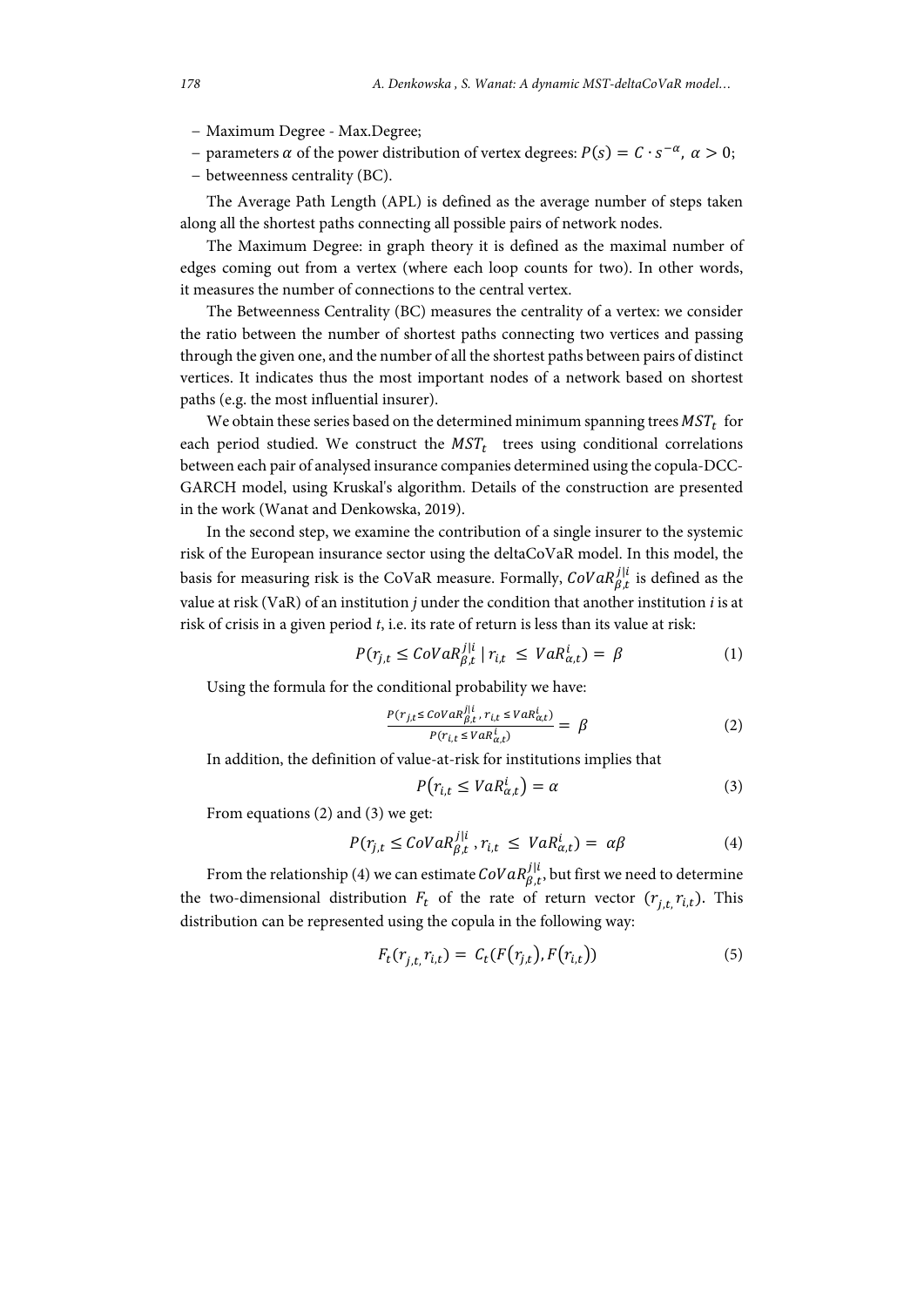From formula (5) we can numerically calculate  $\text{CoVaR}_{\beta,t}^{j|i}$  by solving the equation:

$$
C_t\left(F_t\left(CoVaR^{j|i}_{\beta,t}\right),\alpha\right)=\alpha\beta\tag{6}
$$

Then, knowing the value of the measure  $\mathit{Cov} aR^{j|i}_{\beta,t}$ , we can calculate the measure deltaCoVaR (∆C*oV* $aR^{j|i}_{\beta}$ ). The value of this measure is the difference between the value at risk of the insurance sector (institution *j*), provided that the insurer (institution *i*) is in a state of financial crisis and the value at risk of the insurance sector in the event that the financial standing of the entity *i* is normal (average), i.e.

$$
\Delta CoVaR_{\beta}^{j|i} = CoVaR_{\beta}^{j|X^{i} \leq VaR_{\alpha}^{i}} - CoVaR_{\beta}^{j|X^{i} \leq Median^{i}}.
$$
 (7)

The value of this measure represents the contribution of the institution *i* to systemic risk. The lower this value, the greater the institution's share in generating systemic risk. In our analysis we estimate the distributions  $F_t$  of the vectors  $(r_{i,t}, r_{i,t})$  and determine  $\mathit{Cov}aR^{j|i}_{\beta,t}$  using the two-dimensional copula-DCC-GARCH models with the t-Student copula.

In these models, the average rate of return was modelled using the following ARIMA process:

$$
r_{i,t} = \mu_{i,t} + y_{i,t} \tag{8}
$$

$$
\mu_{i,t} = E(r_{i,t}|\Omega_{t-1}) \tag{9}
$$

$$
\mu_{i,t} = \mu_{i,0} + \sum_{j=1}^{p} \varphi_{ij} r_{i,t-j} + \sum_{j=1}^{q} \theta_{ij} y_{i,t-j}
$$
 (10)

$$
y_{i,t} = \sqrt{h_{i,t}} \varepsilon_{i,t},\tag{11}
$$

where  $\Omega_{t-1}$  denotes the collection of information available until the moment  $t-1$ , while  $\varepsilon_{i,t}$  are independent random variables with identical distributions. We model the conditional variance  $h_{i,t}$  using the exponential GARCH (eGARCH) model:

$$
\log(h_{i,t}) = \omega_i + \sum_{j=1}^p \left( \alpha_{ij} \varepsilon_{i,t-j} + \gamma_{ij} (|\varepsilon_{i,t-j}| - E|\varepsilon_{i,t-j}|) \right) + \sum_{j=1}^q \beta_{ij} \log(h_{i,t-j}) \tag{12}
$$

where  $\varepsilon_{i,t} = \frac{y_{i,t}}{\sqrt{h_{i,t}}}$  stands for the standardized errors.

To model the relationship between the rates of return we use Student's t-copula, whose parameters are the conditional correlations  $R_t$ , obtained using the DCC( $m$ ,  $n$ ) model:

$$
H_t = D_t R_t D_t \tag{13}
$$

$$
D_t = diag(\sqrt{h_{1,t}}, \dots, \sqrt{h_{k,t}})
$$
\n(14)

$$
R_t = (diag(Q_t))^{-\frac{1}{2}} Q_t (diag(Q_t))^{-\frac{1}{2}}
$$
\n(15)

$$
Q_t = (1 - \sum_{j=1}^m c_j - \sum_{j=1}^n d_j) \bar{Q} + \sum_{k=1}^m c_j \left( \varepsilon_{t-j} \varepsilon'_{t-j} \right) + \sum_{k=1}^n d_j Q_{t-j}
$$
\n(16)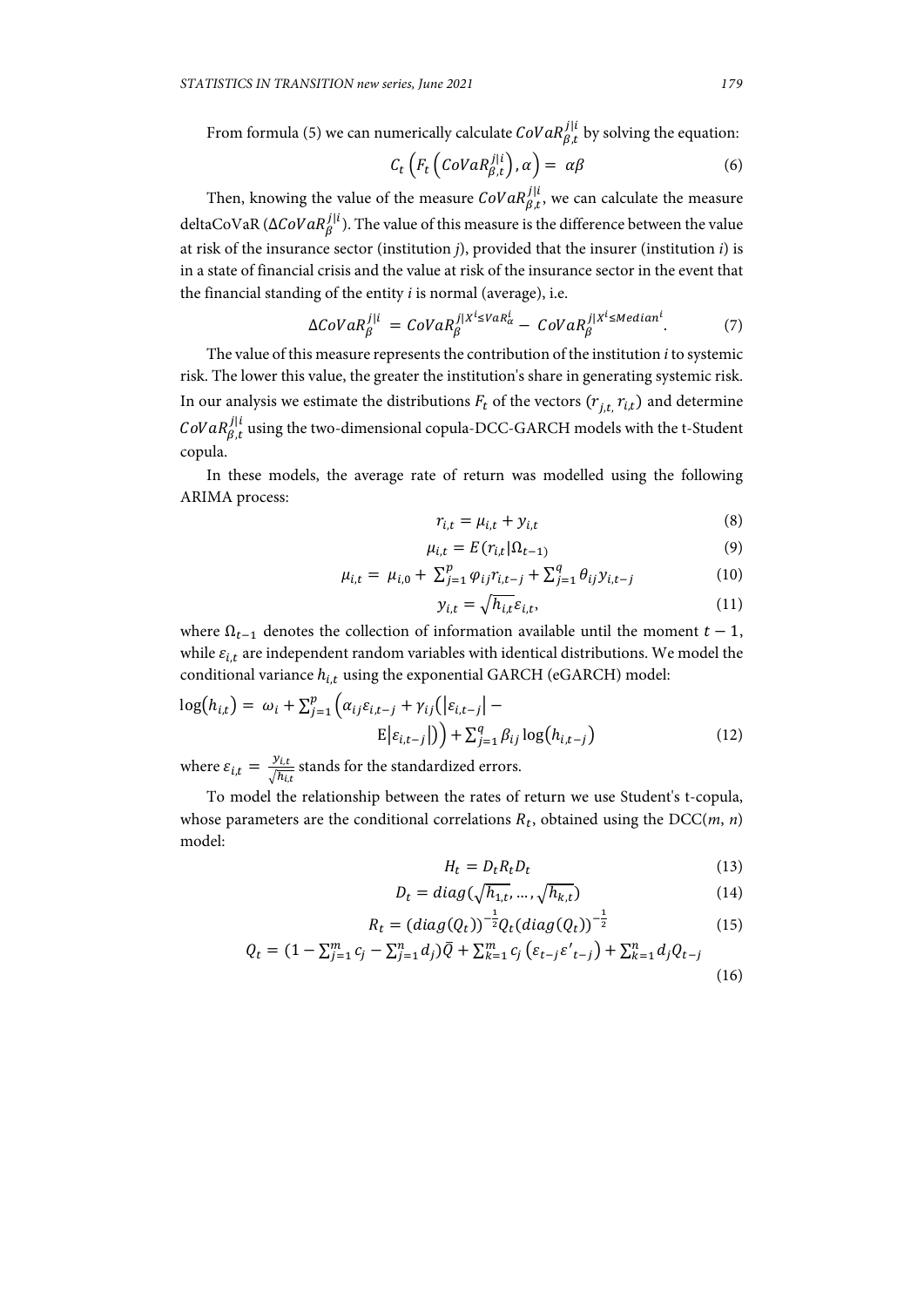$\overline{Q}$  is the unconditional covariance matrix for standardized errors  $\varepsilon_t$ ;  $c_i$ ,  $d_i$   $j = 1, ...,$  are scalar values, with  $c_i$  describing the impact on current correlations of earlier shocks, and  $d_i$  takes into account the impact on current correlations of earlier conditional correlations. We estimate the parameters of the above copula-DCC-GARCH model using the inference function for the margins method.

## **4. Data and results of empirical analysis**

The basis of the analysis are stock quotes of 28 European insurance institutions selected from among the 50 largest companies, for which quotations are available in Thomson Reuters database, in the period adopted for the analysis, according to https://www.relbanks.com/top-insurance-companies/europe, all those that were listed in the period studied, namely: AXA, Allianz, Prudential plc, Legal & General, Generali, Aviva, Aegon, CNP Assurances, Zurich Insurance, Munich Re, Old Mutual, Swiss Life, Chubb Ltd, Ageas, Phoenix, Unipol Gruppo, Mapfre, Hannover Re, Storebrand, XL.Group, Helvetia Holding, Vienna Insurance, SCOR SE, Mediolanum, Sampo Oyj, RSA Insurance Group, Società Cattolica di Assicurazione, Topdanmark A/S. Five of them, AXA, Allianz, Prudential plc, Aviva, Aegon appear as systemically relevant on the current list of G-SIIs published by the FSB in 2016. We estimate the deltaCoVaR measure assuming that the European insurance sector is represented by the STOXX 600 Europe Insurance index. We analyse weekly logarithmic rates of return from 07.01.2005 to 26.04 2019.

Time series of topological network indicators, determined according to the first stage of the presented empirical strategy, are presented in Figure 1 and 2. The first figure (Figure 1) shows the average path length (APL), average maximum degree (Max.Degree) and estimated parameters  $\alpha$  of the power distribution for minimum spanning trees from 07/01/2005 to 26/04/2019. The analysis of the charts shows that in the periods of June 2nd, 2006 − August 17th, 2007 and December 5th, 2008 − September 17th, 2010, APL decreases while Max.Degree increases, the α index is close to 2, which means that the network is shrinking and its structure is "scale-free", that is, it takes a form in which there are few vertices with numerous edges (hubs) and many vertices with a low degree (betweenness centrality). In turn, Figure 2 shows BC for AXA, Allianz and Phoenix. The first two companies have the highest average values of this measure in the examined period (see Figure 3), while the third one (Phoenix) is one of the five insurers for which BC is equal to zero in each of the examined weeks. Considering the fact that BC is an indicator on the basis of which we assess the importance of a given insurer in the context of the possibility of risk contagion, we note that the time series for these companies are "complementary" behaving graphs. During the entire analysed period, if BC for AXA increases, BC for Allianz decreases and vice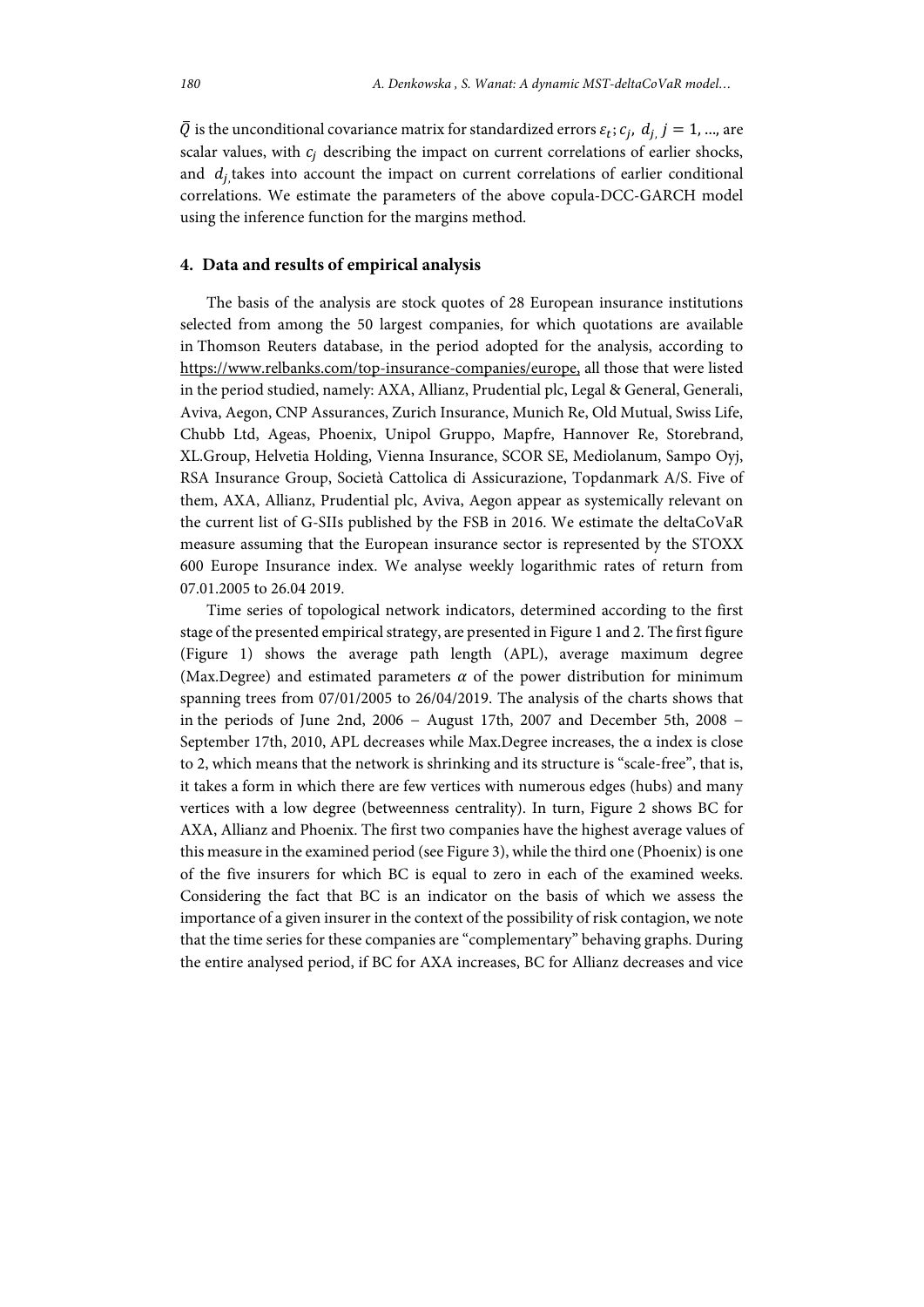versa. If BC for AXA remains stable, the BC level for Allianz does not change either. Figure 3 shows that in the subprime crisis state the French AXA company was clearly the dominant one on the European insurance market, while the German Allianz took over during the phase of excessive public debt.



Figure 1. Average distances (APL), maximum degrees (Max.Degree) and estimated parameters  $\alpha$  of power distribution α for MST in the period 07.01.2005 − 26.04.2019 with the subprime mortgage crisis (SMC) and the public debt crisis (PDC) highlighted

Source: Own study.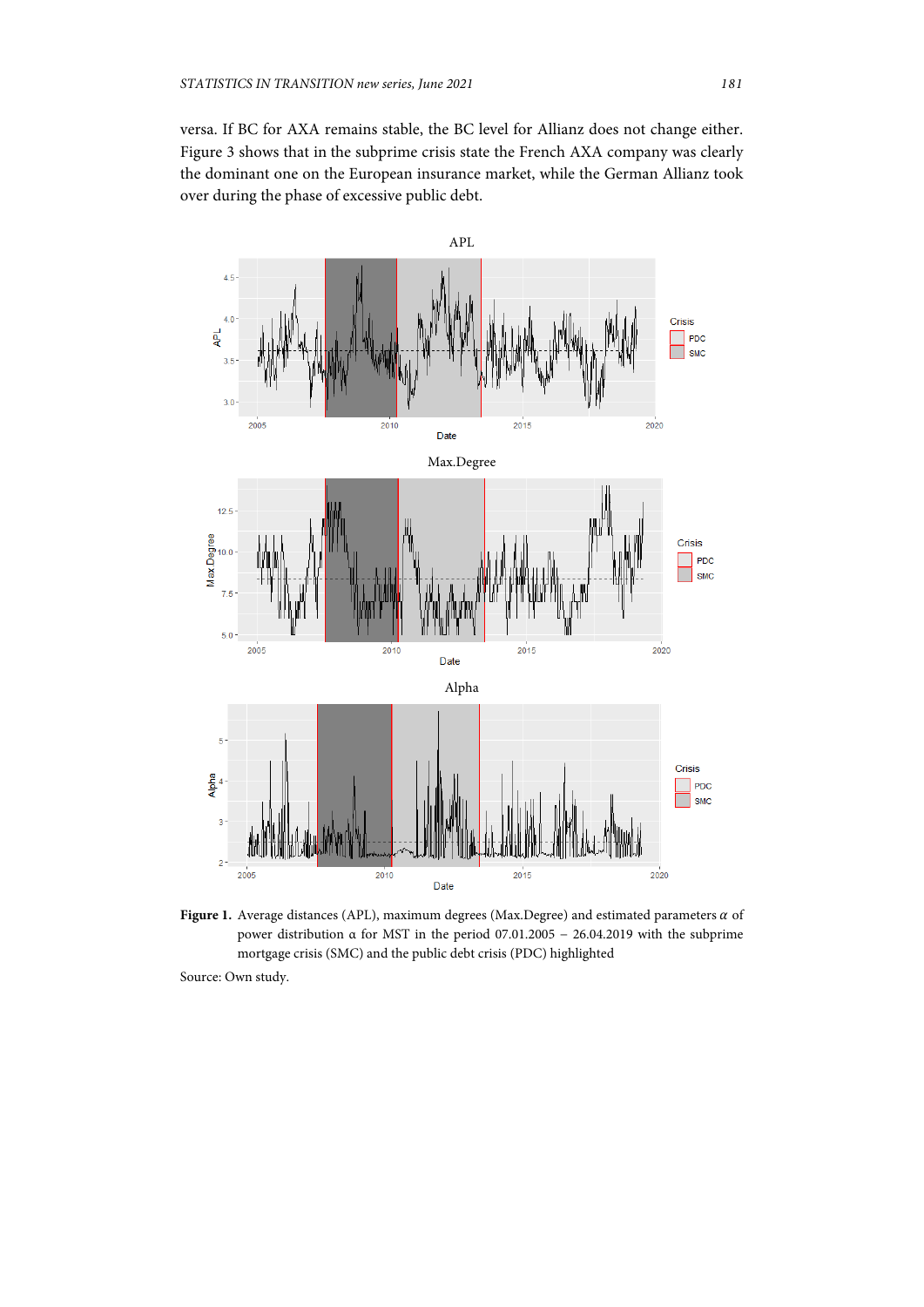

Figure 2. BC for selected insurance institutions (AXA, Allianz and Phoenix) during the period 07.01.2005 − 26.04.2019 with the subprime mortgage crisis (SMC) and the public debt crisis (PDC) highlighted

Source: Own study.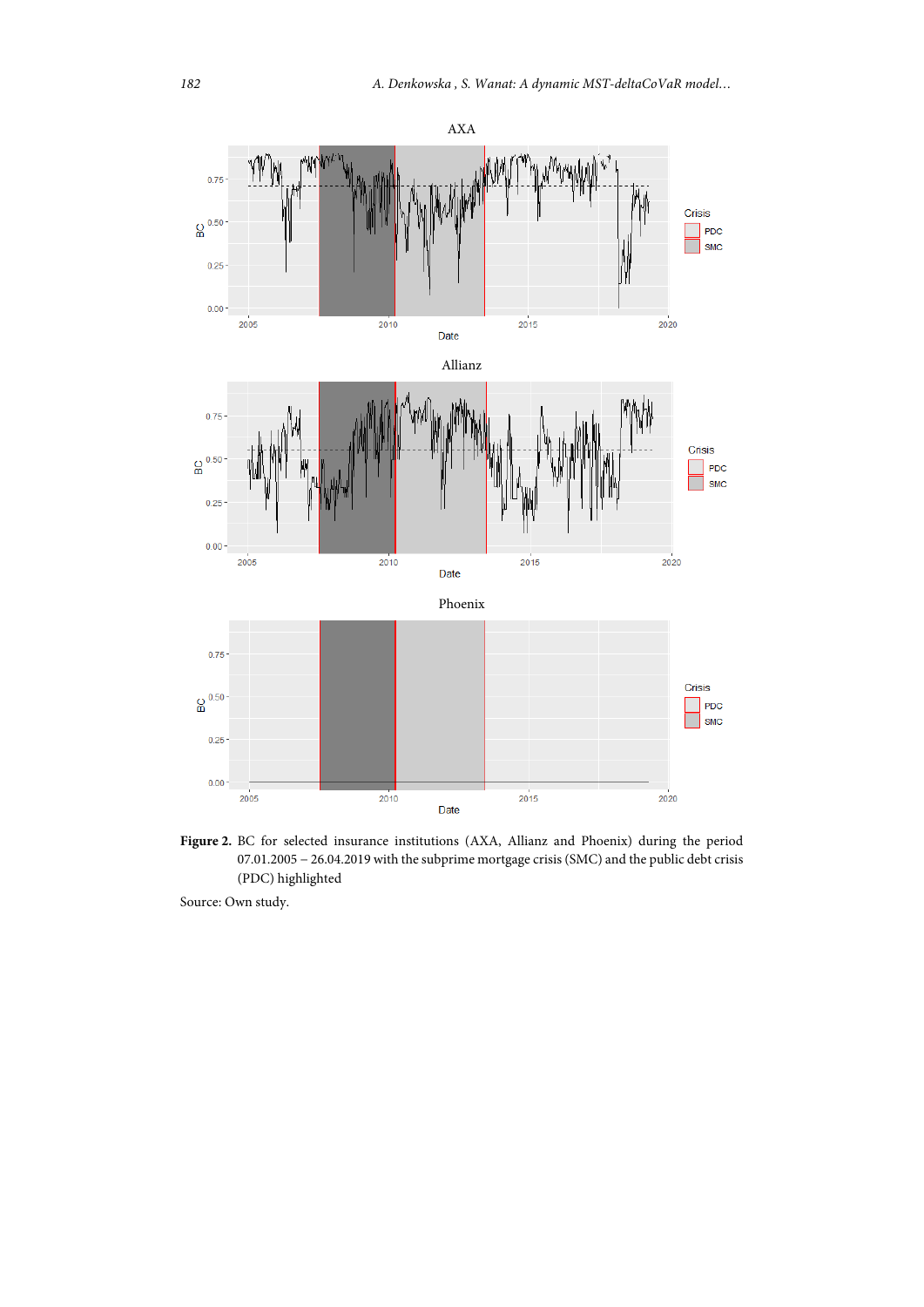

Figure 3. BC distribution for AXA and Allianz in the normal state of the market (N), during the subprime mortgage crisis (SMC) and the public debt crisis (PDC) Source: Own study.

We examine the relationship between the structure of the network of connections (MST) and the contribution to systemic risk based on time series deltaCoVaR measures, determined for individual insurers in accordance with the empirical strategy of the second step of the study. In each analysed period, we determine the deltaCoVaR measure for each insurer, assuming  $\alpha = \beta = 0.05$ . Figure 4 shows the average BC and Figure 5 shows the average deltaCoVaR over the period under consideration for all 28 companies analysed. Comparison of these diagrams shows that BC and deltaCoVaR levels are related in extreme situations. In clear, for institutions with high BC, the deltaCoVaR value is the smallest, which means the largest contribution to systemic risk, for institutions with BC at zero level, the deltaCoVaR is the highest (i.e. the lowest contribution to systemic risk). So AXA and Allianz contribute to systemic risk to a much greater extent than Phoenix. However, it cannot be argued that companies that have a low BC do not generate systemic risk. The diagram shows that the contribution to the risk of companies with low BC is comparable to that of companies with high BC. Figure 6 shows how the deltaCoVaR depends on the mean BC. It can be seen that with the increase of BC of insurer vertices, the deltaCoVaR decreases (the contribution to systemic risk increases). Figure 7 presents a summary of MST and a diagram of the deltaCoVaR dependence on BC in the period when all analysed companies have the smallest deltaCoVaR, which happens to coincide with the middle of the crisis, that is October 17th, 2008. The tree during this period is such that AXA, Allianz and Aegon,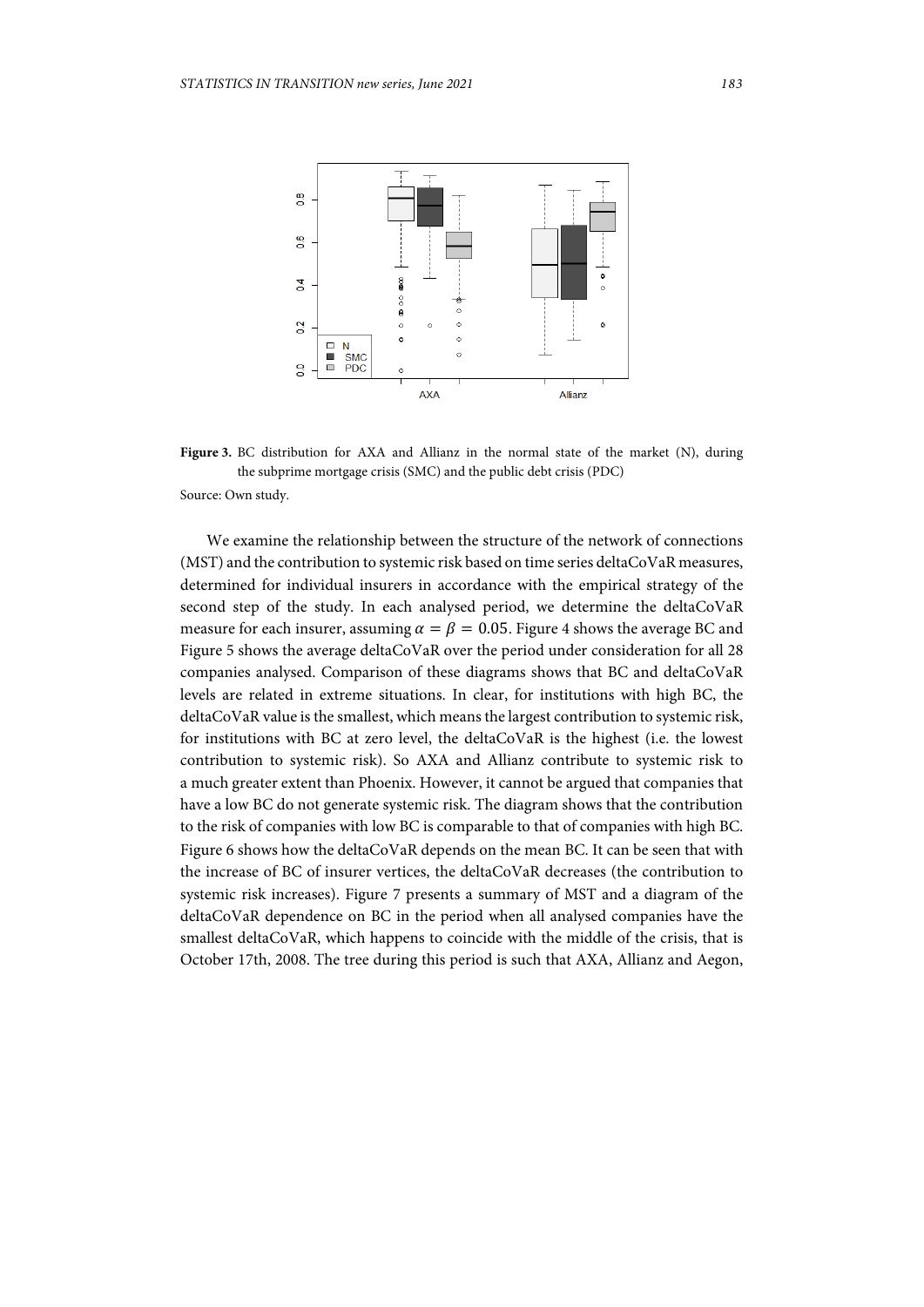having the largest BC and the largest contribution to systemic risk are directly related to each other. In Figure 8, we compile the contribution of AXA and Phoenix to systemic risk, i.e. the two companies that have the lowest and highest average deltaCoVaR, respectively. We observe large differences between these companies in the determined market states: the normal one and two crisis states.



**Figure 4.** Average value of BC in the period under consideration for individual insurance institutions, the line showing the arithmetic mean of all the average values

Source: Own study.



**Figure 5.** The average deltaCoVaR value over the period under consideration for individual insurers, the line showing the arithmetic mean of all the average values

Source: Own study.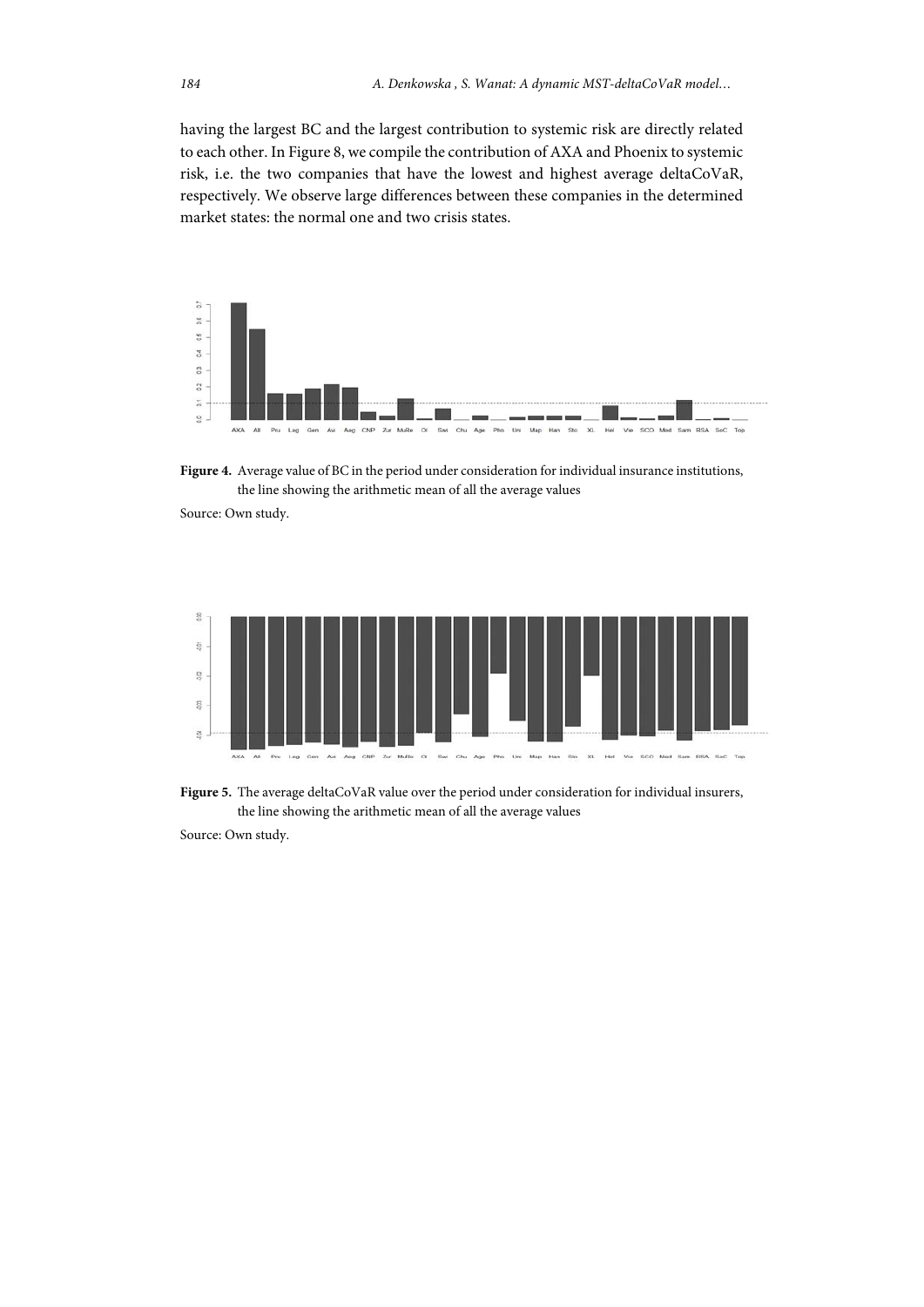

**Figure 6.** The relationship between the average BC and deltaCoVaR values over the period under consideration for individual insurers

Source: Own study.





Source: Own study.

l

<sup>3</sup> AXA, Allianz (Alli), Prudential plc (Prud), Legal & General (Lega), Generali (Gene), Aviva (Aviv), Aegon (Aego), CNP Assurances (CNP), Zurich Insurance (Zuri), Munich Re (Mu Re), Old Mutual (Ol Mu), Swiss Life (Swiss), Chubb Ltd (Chub), Ageas (Agea), Phoenix (Phoen), Unipol Gruppo (Unip), Mapfre (Mapf), Hannover (Hann) Re, Storebrand (Stor), XL.Group (Xl Gr), Helvetia Holding (Helv), Vienna Insurance (Vien), SCOR SE (SCOR), Mediolanum (Medi), Sampo Oyj (Samp), RSA Insurance Group (RSA), Società Cattolica di Assicurazione (So Ca), Topdanmark A/S (Topd).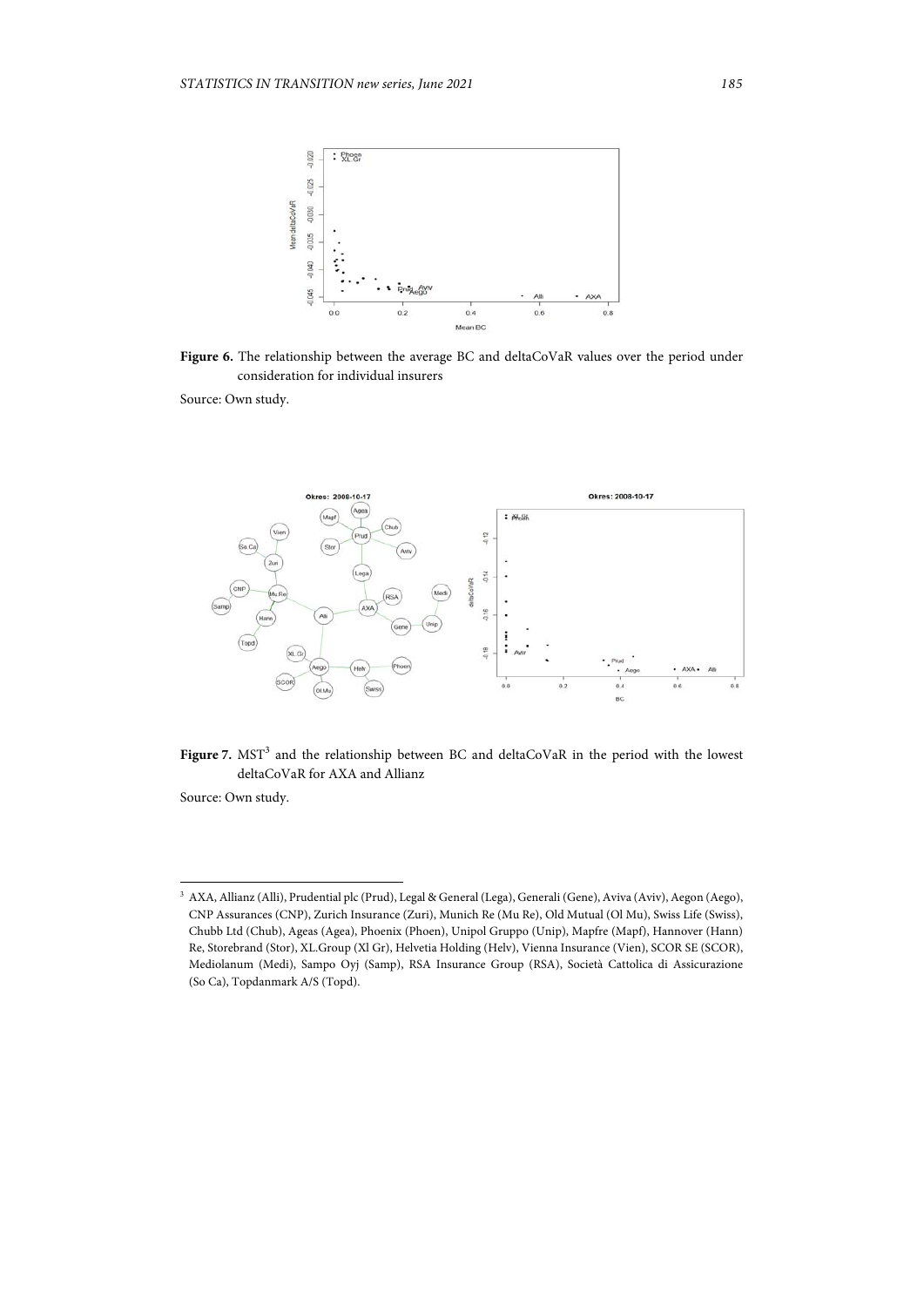

**Figure 8.** DeltaCoVaR for AXA and Phoenix in the period under consideration (left panel) and its distribution in the normal state of the market (N), during the subprime mortgage crisis (SMC) and the public debt crisis (PDC) (right panel)

Source: Own study.

#### **5. Conclusions**

Analyzing the time series of topological APL, MD, BC indicators and the MST alpha indicator and the MST structure (Wanat and Denkowska, 2019), we conclude that when the market is in a normal state, the series show volatility, but they do not have a large amplitude. MSTs change their structure and the linkages between the companies are different depending on time. We also note that to assess the potential risk of a rapid spread of the crisis, it is necessary to analyze all the four indicators. Indeed, with high correlation, the tree becomes very dispersed, which means that assessing the linkages only on the basis of the correlation coefficient could lead to erroneous conclusions. From the MST analysis, a clear shrinkage of the network can be seen in the periods of June 2nd, 2006 - August 17th, 2007, i.e. just before the subprime crisis and during its first phase, and in the period December 5th, 2008 − September 17th, 2010, i.e. before and at the beginning of the European public debt crisis. If MSTs are shrunk, it promotes potential propagation of financial problems. However, during the subprime crisis itself, the trees changed their appearance. They were relaxed: APL increased, MaxDegree decreased.

In this study, we analysed 28 largest insurance companies from the point of view of the contribution of each institution to systemic risk in accordance with the currently used deltaCoVaR measure. The analysis of time series shows that in the period from 2005 to 2019 for each of the companies there is an obvious relation between its contribution to systemic risk and the structure of the network of connections (MST). During the entire period, the contribution of each company remains at the same level, save for the clearly apparent period during which the deltaCoVaR decreases and,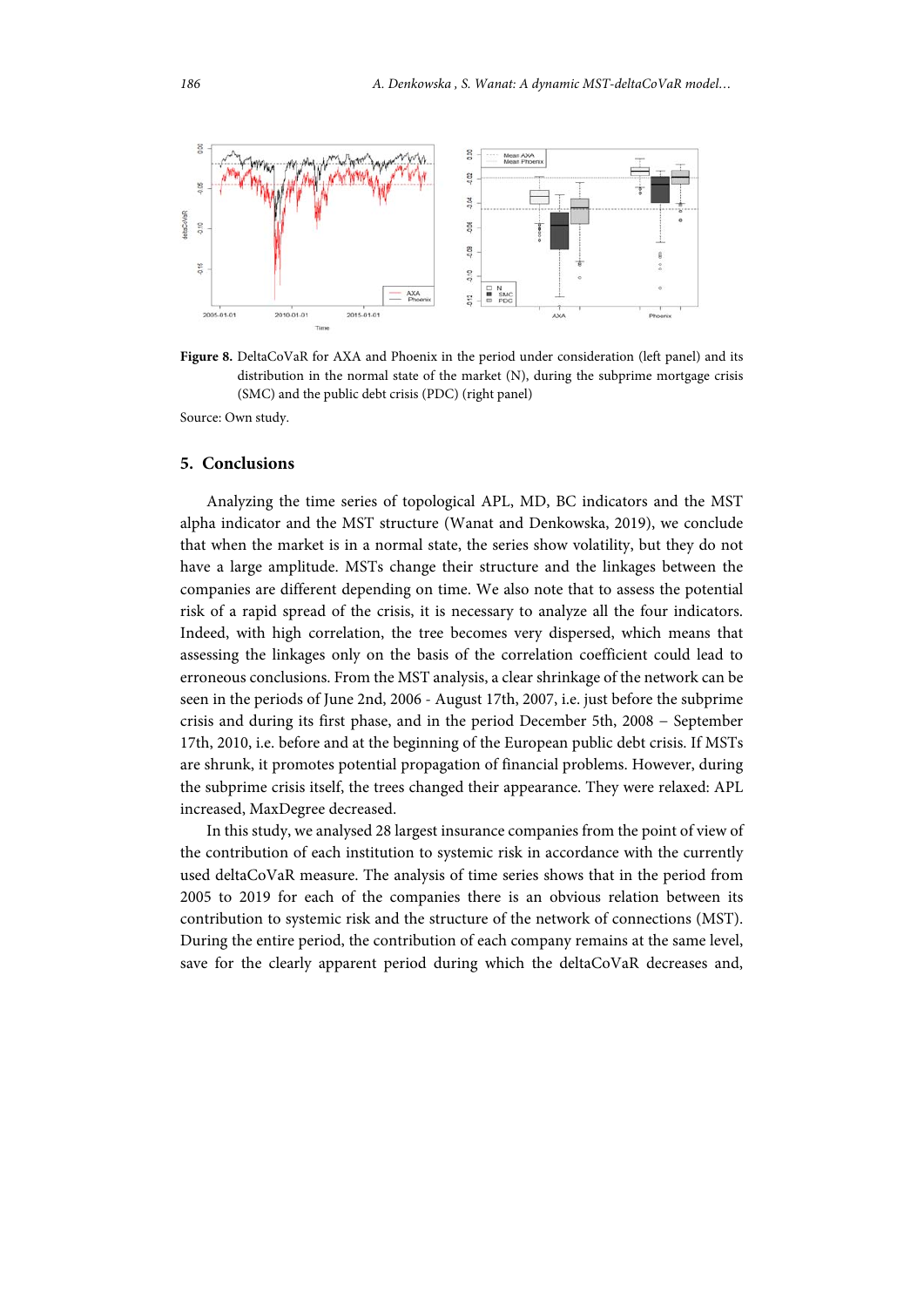consequently, the contribution to the systemic risk increases, and this happens at the very centre of the subprime crisis, October 17th, 2008. As the deltaCoVaR changes, the APL ratio increases. We should emphasize that for the entire analysed period, it reaches its maximum exactly on December 5th, 2008.

The identified relationship between the contribution to systemic risk and the minimum spanning tree structure described by topological network indicators can be used in the construction of models whose task is to predict the possibility of systemic risk. The construction of this type of predictive models is the subject of further research by the authors.

## **Acknowledgements**

This paper was presented on the 2019 MSA conference, which financed its publication. Organization of the international conference "Multivariate Statistical Analysis 2019" (MSA 2019) was supported from resources for popularization of scientific activities of the Minister of Science and Higher Education in the framework of agreement No 712/P-DUN/202019.

We acknowledge support from a subsidy granted to Cracow University of Economics.

### **References**

- Acharya, V. V., Pedersen, L. H., Philippon, T. and Richardson, M. P., (2010). Measuring Systemic Risk, SSRN Electronic Journal, doi:10.2139/ssrn.1573171
- Adrian, T., Brunnermeier, M., (2011). Covar. Princeton University Working Paper.
- Alves, I., Brinkhoff, J., Georgiev, S., Heam, J-C., Moldovan, I., and di Carlo M.S., (2015). Network analysis of the EU insurance sector, ESRB Occasional Paper Series 07, European Systemic Risk Board.
- Baluch, F., Mutenga, S. and Parsons, C., (2011). Insurance, Systemic Risk and the Financial Crisis, "The Geneva Papers on Risk and Insurance - Issues and Practice"*,*  Vol. 36(1), pp. 126–163, doi:10.1057/gpp.2010.40.
- Bednarczyk, T., (2013). Czy sektor ubezpieczeniowy kreuje ryzyko systemowe?, "Studia Oeconomica Posnaniensia", Vol. 11 (260), pp. 7–17.
- Bell, M., Keller, B., (2009). Insurance and Stability: The Reform of Insurance Regulation, Zurich Financial Services Group Working Paper.